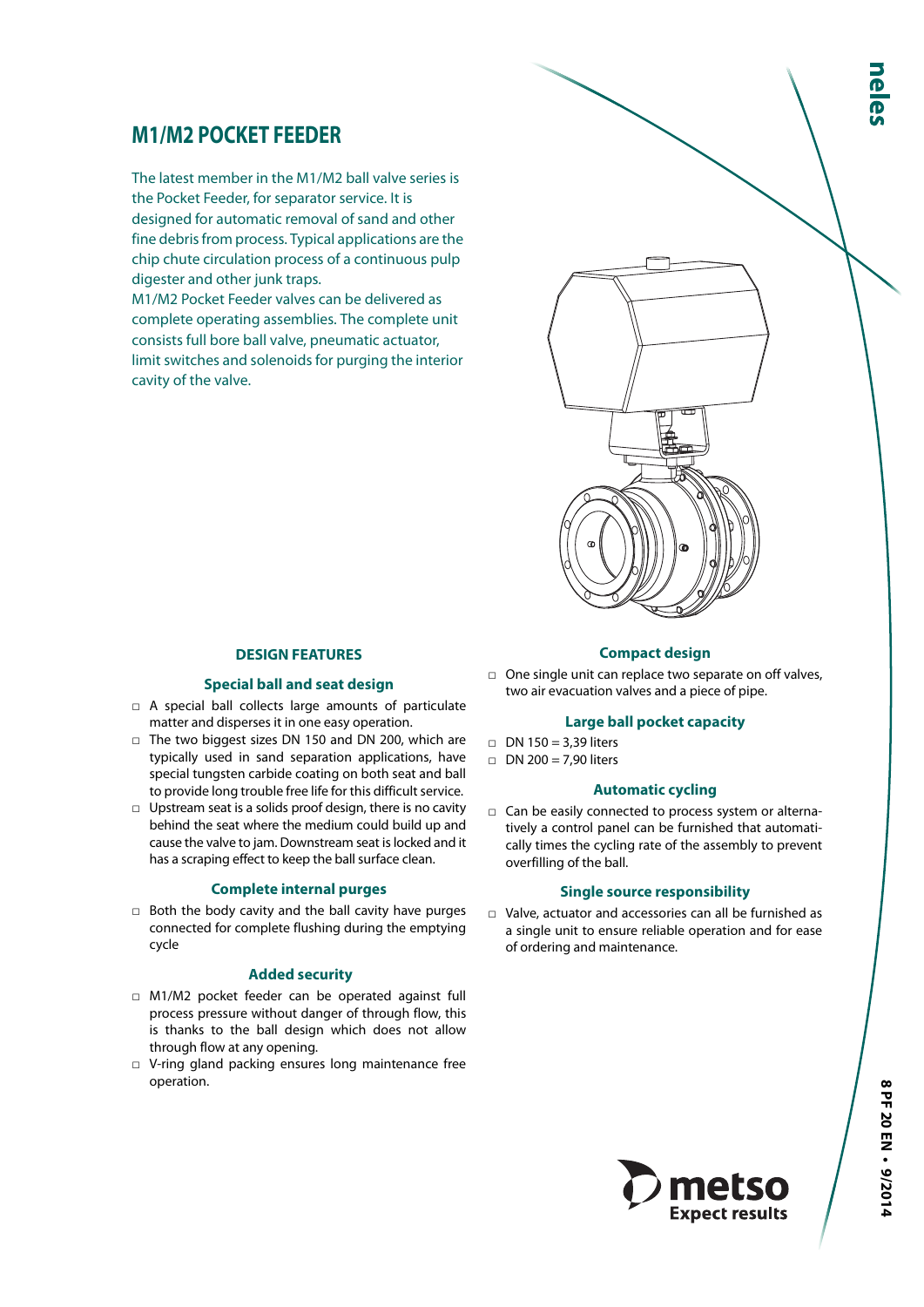

## **ASSEMBLY VIEW**

**PARTS LIST**

| Item           | <b>Part description</b> | <b>Material</b>                               |
|----------------|-------------------------|-----------------------------------------------|
| 1              | Body                    | <b>Stainless steel CF8M</b>                   |
| $\overline{2}$ | Body cap                | Stainless steel CF8M                          |
| 3              | Ball                    | Type AISI 329 + (W/Cr)C or hard chrome        |
| $\overline{4}$ | Spline driver           | Stainless steel CF8M / 1.4581                 |
| 5              | Shaft                   | Stainless steel XM-19                         |
| $\overline{7}$ | <b>Ball seat</b>        | Type AISI 329 + (W/Cr)C or cobalt based alloy |
| 9              | Casting gland           | Stainless steel CF8M / 1.4408                 |
| 12             | Stud                    | DIN 267 Part 11 A2-70                         |
| 14             | Stud                    | DIN 267 Part 11 A2-70                         |
| 16             | Hexagon nut             | Stainless steel ISO 3506 A2-70                |
| 18             | Hexagon nut             | Stainless steel ISO 3506 A2-70                |
| 19             | Identification plate    | Stainless steel AISI 304                      |
| 25             | Seat                    | Type AISI 329 + (W/Cr)C or cobalt based alloy |
| 42             | Retainer plate          | Stainless steel AISI 316L                     |
| 50             | Locking pin             | SS 14 2324                                    |
| 51             | Locking wire            | <b>UNS N06625</b>                             |
| 62             | Disc spring             | EN 10088-1.4418                               |
| 63             | <b>Back seal</b>        | <b>Grafoil N</b>                              |
| 65             | Body gasket             | $PTFE + AISI 316$                             |
| 67             | Support ring            | Stainless steel AISI 316                      |
| 69             | V-ring set              | PTFE                                          |
| 70             | Thrust bearing          | Alloy 6                                       |
| 71             | Thrust bearing          | <b>UNS S21800</b>                             |
| 75             | <b>Back ring</b>        | <b>Grafoil N</b>                              |
| 76             | Support ring            | Stainless steel AISI 316                      |
| 83             | O-ring                  | <b>VITON</b>                                  |
| 84             | O-ring                  | <b>VITON</b>                                  |
| 149            | Flow direction arrow    | Aluminum alloy                                |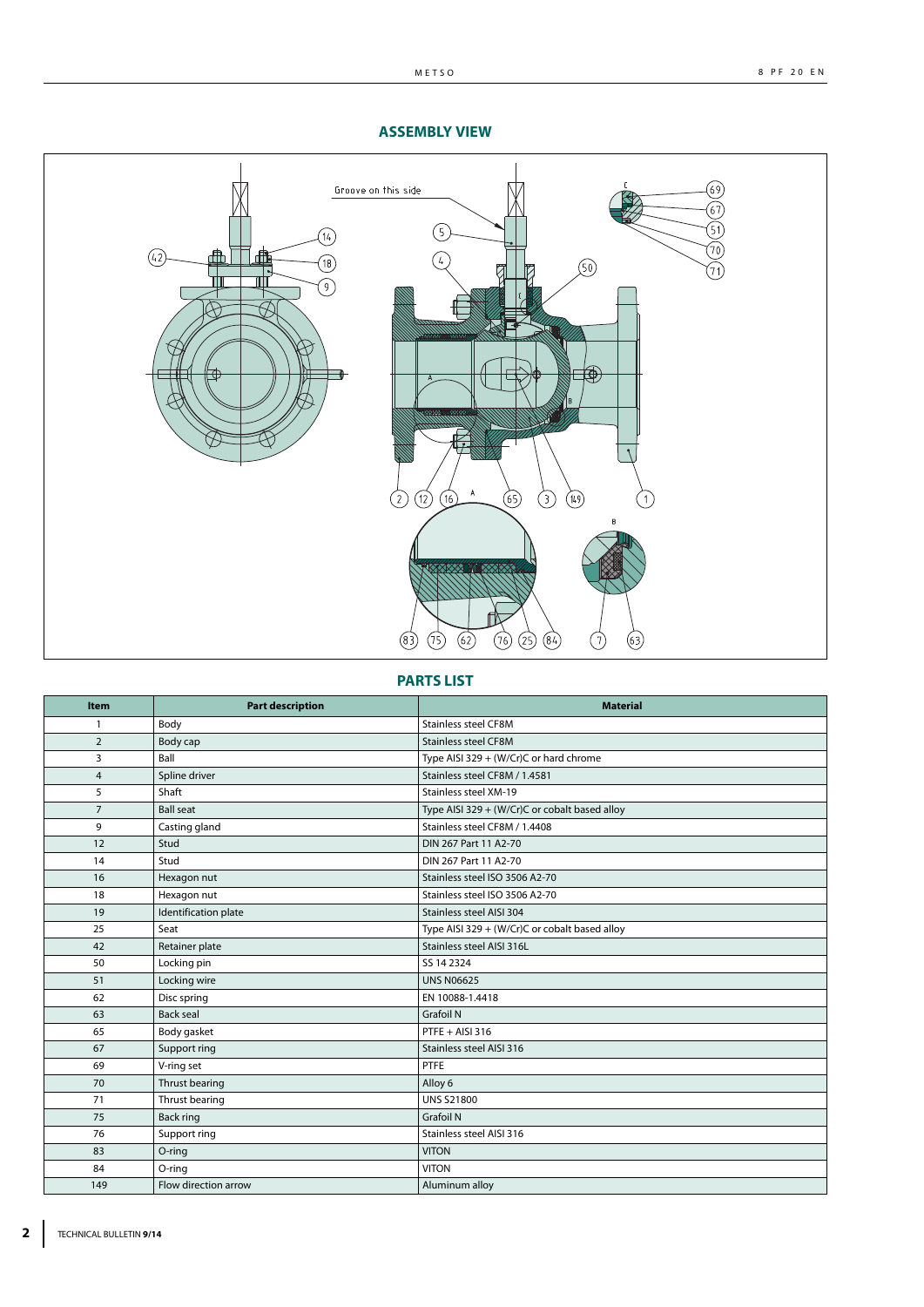## **TECHNICAL SPECIFICATION**

#### **Product type**

- □ Full bore flanged ball valve
- □ No through flow possibility at any opening see fig. on page 3
- □ Body and ball cavities purged
- □ Valve rotation max 180° (requires 180° rotating actuator)

#### **Size range**

□ DN 150, 200

#### **Pressure ratings**

□ Upto PN 16 and ASME 150

### **Temperature range**

□ -50 … +250°C

## **Valve tightness**

- □ Metal seats
- □ ISO 5208 Rate D, standard
- □ ANSI FCI class V
- □ DIN 3230 Rate 2

## **STANDARD SEATS**



Upstream seat design is solids proof to prevent medium entering the seat cavities



#### **DUMPING AND PURGE SEQUENCE**



The figure shows the arrangement for filling the ball, starting the dump cycle, turning on the water purges and completing the dump cycle.

Water purging to body and ball cavities is essential to ensure proper dumping of the ball. Body cavity purge cleans the cavity between the ball and body, this extends valves service life.

#### **Determing the size of the valve**

Influencing factors are line size and the amount of reject to be removed. It is recommended to empty the valve when ball cavity is approximately 1/2 full.

Over filling of the valve will shorten the valve life time and valve will loose its tightness.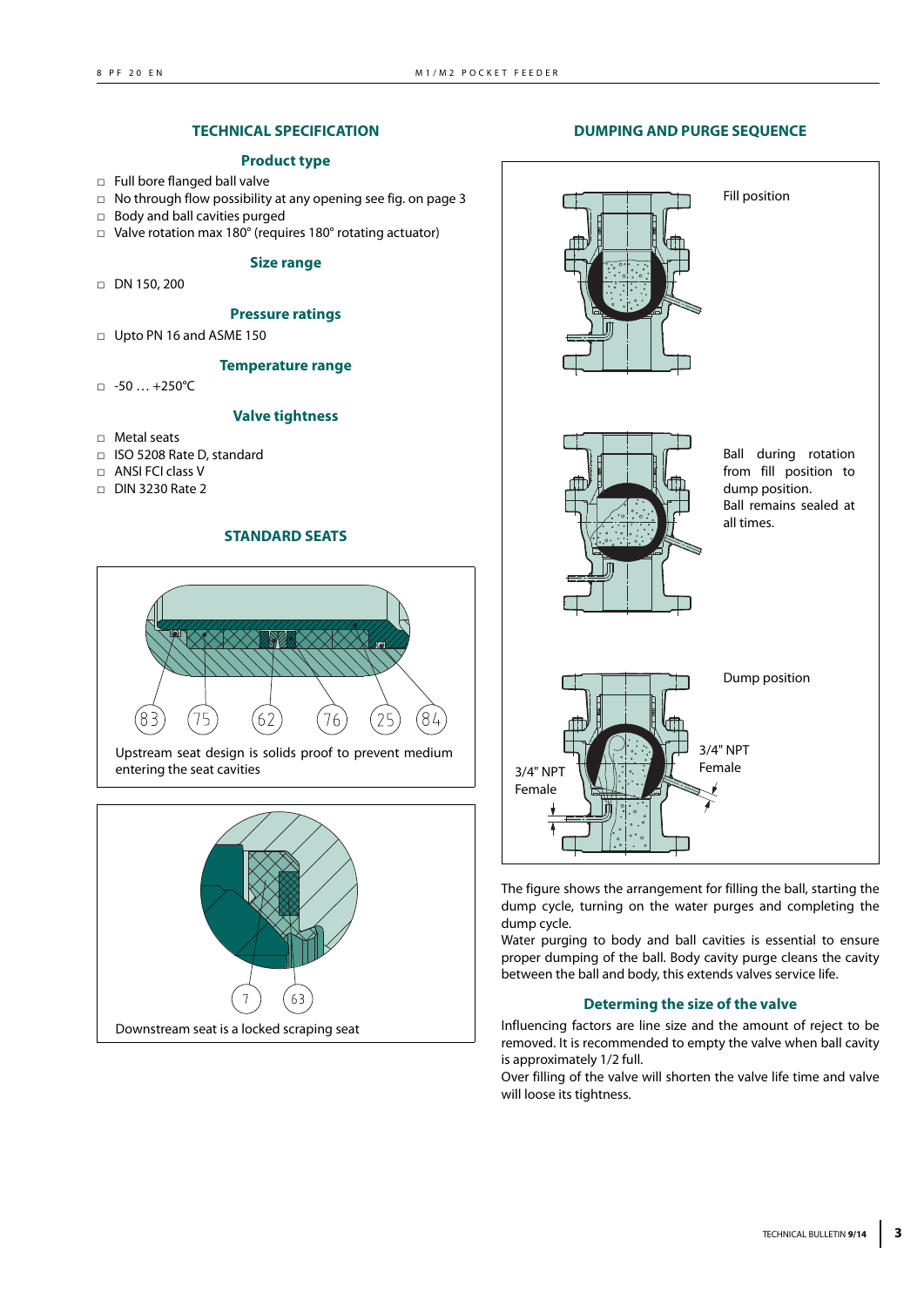## **DIMENSIONS**



| <b>DN</b><br><b>Type</b> | <b>Actuator</b> *) | <b>Dimensions in mm</b> |     |                |     |     |     |     |      |     |     |     |     |
|--------------------------|--------------------|-------------------------|-----|----------------|-----|-----|-----|-----|------|-----|-----|-----|-----|
|                          |                    |                         | A   | A <sub>1</sub> | ØB  | ØB1 |     | M   | н    |     |     | Λ   | Kg  |
| M1J                      | 150                | P4000                   | 394 | 197            | 285 | 338 | 890 | 390 | 885  | 220 | 495 | 380 | 250 |
|                          | 200                | P4000                   | 457 | 228.5          | 340 | 426 | 890 | 390 | 1010 | 220 | 575 | 380 | 275 |
| M <sub>1</sub> K         | 150                | P4000                   | 394 | 197            | 285 | 338 | 890 | 390 | 885  | 220 | 495 | 380 | 205 |
|                          | 200                | P4000                   | 457 | 457            | 340 | 426 | 890 | 390 | 1010 | 220 | 575 | 380 | 275 |
|                          | 150                | P4000                   | 394 | 197            | 280 | 342 | 890 | 390 | 887  | 220 | 495 | 380 | 205 |
| M <sub>2</sub> C         | 200                | P4000                   | 457 | 228,5          | 343 | 430 | 890 | 390 | 1012 | 575 | 380 | 275 | 290 |

\*) NOTE! When ordered ask for 0° - 180° stroke!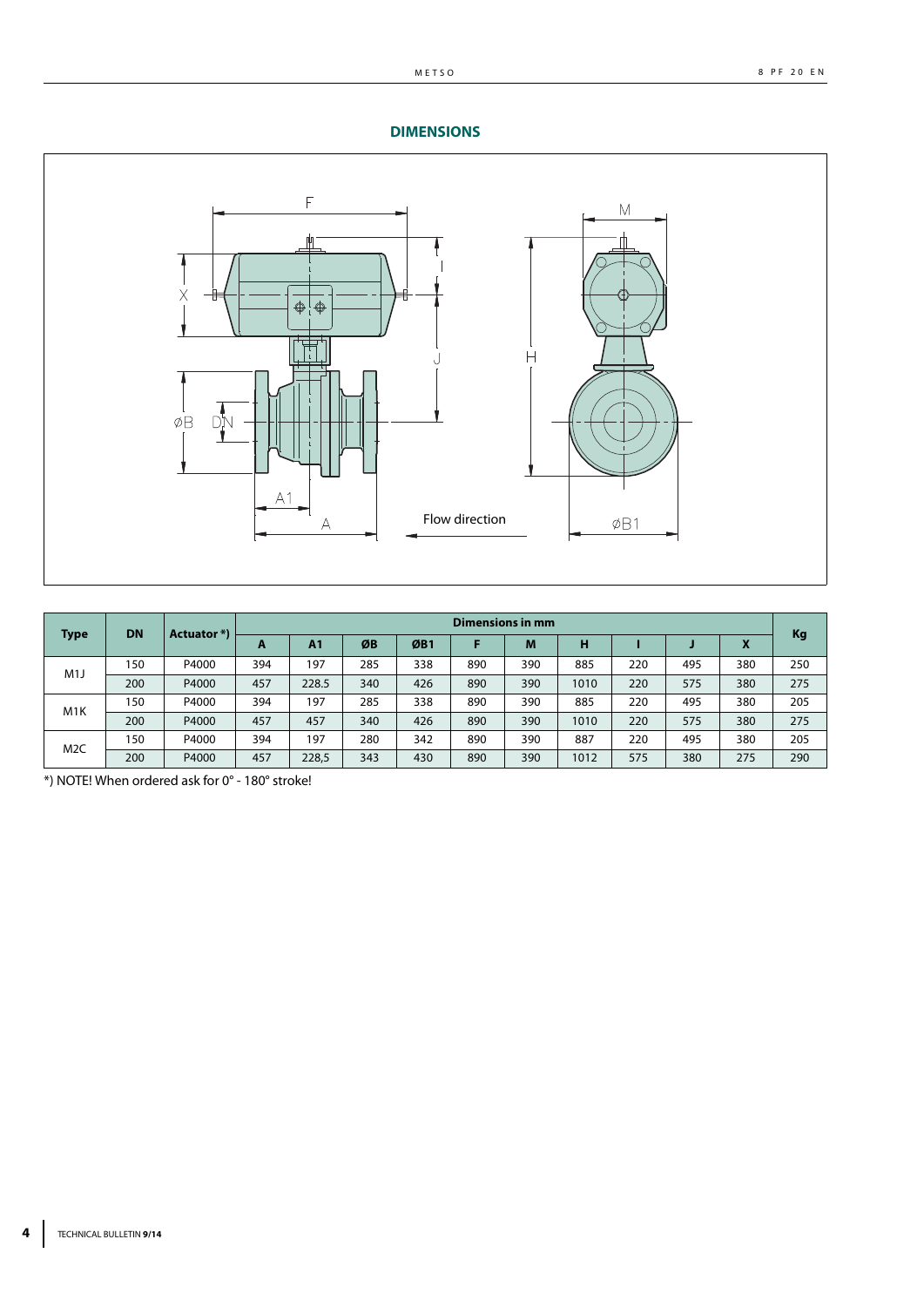## **HOW TO ORDER**

| M١ |  | 150<br>$\sim$ $\sim$ |  |  |
|----|--|----------------------|--|--|

| 1. sign        | Valve series, face-to-face length                 |  |
|----------------|---------------------------------------------------|--|
| M <sub>1</sub> | Seat supported ball valve, full bore, PN rating   |  |
| M <sub>2</sub> | Seat supported ball valve, full bore, ASME rating |  |

| 2. sign | Pressure rating of body and flanges |
|---------|-------------------------------------|
|         | <b>PN 10</b>                        |
|         | <b>PN 16</b>                        |
|         | <b>ASME150</b>                      |

| 3. sign | Construction                                              |
|---------|-----------------------------------------------------------|
|         | Pocket Feeder construction. Drive shaft with square head. |

| 4. sign | <b>Size</b> |
|---------|-------------|
|         | 150, 200    |
|         | 06", 08"    |

|         | <b>MATERIALS</b> |                            |                            |                       |             |                            |                |
|---------|------------------|----------------------------|----------------------------|-----------------------|-------------|----------------------------|----------------|
| 5. sian | <b>Body</b>      | <b>Trim &amp; Coating</b>  | <b>Seat &amp; Coating</b>  | <b>Thrust bearing</b> | <b>Stem</b> | <b>Packing and gaskets</b> | <b>Boltina</b> |
|         | CF8M             | Type AISI 329 &<br>(W/Cr)C | Type AISI 329 &<br>(W/Cr)C | <b>MTFE</b>           | XM-19       | <b>PTFE</b>                | A <sub>2</sub> |

| <b>SEAT TYPE and BACK SEALS MATERIAL</b> |                         |                           |  |  |
|------------------------------------------|-------------------------|---------------------------|--|--|
| 6. sign                                  | Seat type               | <b>Back seal material</b> |  |  |
|                                          | Solids Proof + locked P | PTFF                      |  |  |

| 7. sign | <b>End connection style</b>                                                                         |  |  |  |  |
|---------|-----------------------------------------------------------------------------------------------------|--|--|--|--|
|         | EN 1092-I Type B1 (PN rated valves)<br>ASME B16.5, smooth finish (Ra 3,2 - 6.3) (ASME rated valves) |  |  |  |  |